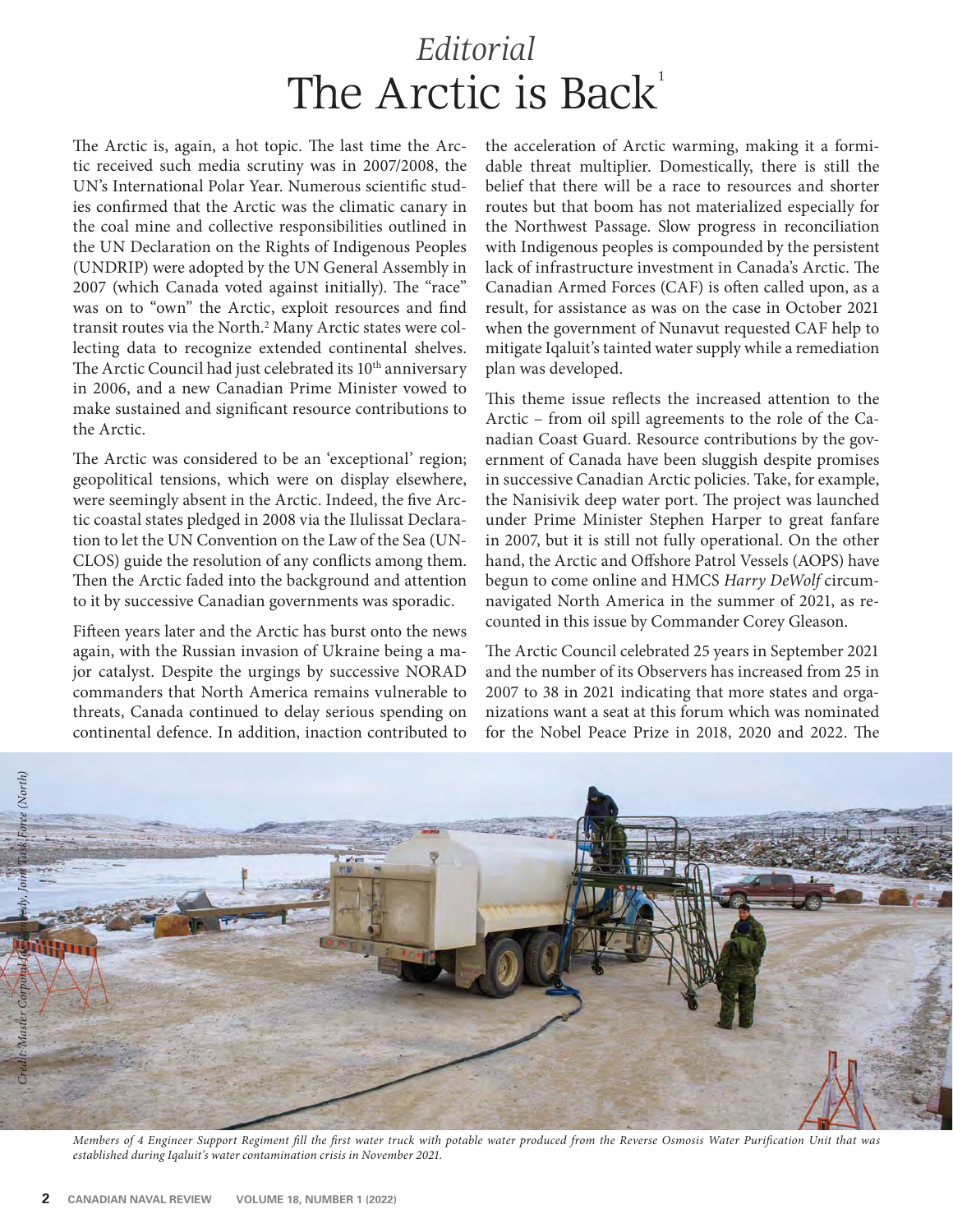council, however, is now on hiatus given Russian aggression. The Commission on the Limits of the Continental Shelf is reviewing state data submissions (Canada's submissions for the Atlantic and Arctic are still in the long queue of submissions) and a 16-year moratorium on commercial fishing in the Central Arctic Ocean came into force in June 2021 signed by many Arctic and non-Arctic states, including China. And yet the conflict in Ukraine might undo this international cooperation.

It is clear that the Arctic has the potential for both conflict and cooperation as illustrated by Andreas Østhagen in this issue in terms of Norway. The counsel of Whitney Lackenbauer is instructive. Rather than thinking of the Arctic as either a region of conflict or a zone of exceptional cooperation, we must think about threats to, through and in the Arctic.<sup>3</sup> This has the advantage of bringing nuance to the debate. It is also important to evaluate the Arctic using many lenses, especially economic, diplomatic and military ones.

From the perspective of economics, Canada's prospects in the North are still anemic. A lack of adequate housing, air routes that are almost exclusively north-south rather than east-west to link Arctic hamlets, dependence on summer sea lift and high food prices are just a few of the challenges. COVID prevented tourism, one of the burgeoning economic drivers of the Canadian Arctic. However, there is still a promise that critical minerals located in the North may contribute to more traffic through Arctic routes. Entrepreneurship is alive and well, and certainly, the creative arts industry in Canada's Arctic has been an under-valued success story.

A Churchill-Murmansk sea link, an exciting prospect in 2007/2008, is all but dead for a variety of reasons including infrastructure challenges and a changing wheat industry, not to mention sanctions against Russia for the invasion of Ukraine. An oil and gas moratorium in the Canadian Arctic was an ecologically smart decision but opportunities to explore greener options are limited. Diesel remains the most reliable power source in Canada's Arctic, affecting the costs and emissions of any large-scale industrial projects.

It is Inuit industries that are filling infrastructure gaps. For example, CanArctic's SednaLink Cable has plans to run an underseas fibre optic cable from Labrador to Iqaluit which is in competition with the government of Nunavut's plans to install cable from Nuuk, Greenland.<sup>4</sup> That there are choices and competition is ultimately good for Canada's Arctic.

Indigenous self-determination across Canada's Arctic continues to evolve. The Inuit Tapiriit Kanatami (ITK) – the not-for-profit organization which represents over



*Representatives from all eight Arctic States, six Indigenous Permanent Participants, the Arctic Council's six Working Groups and over 30 Observers*  meet for the first time under Russian Chairmanship of the Arctic Council during the Senior Arctic Officials' meeting in December 2021 in Salekhard, Russia.

65,000 Inuit – commissioned a study to analyse vessel traffic in Canada's Northwest Passage as has the Arctic Council. The number of vessels and distances travelled are increasing, in particular vessels related to tourism, resupply, research and local fishery.<sup>5</sup> According to Natan Obed, President of the ITK, who contributed to this issue of *CNR*, the Inuit and the Northwest Passage are inextricably linked and the Indigenous peoples of the North are becoming increasingly active and involved. Local communities are training more first responders including auxiliaries of the Canadian Coast Guard, and an Inuitcontrolled corporation Nasittuq has just won the contract to maintain the North Warning System (NWS).<sup>6</sup> The Northwest Territories has announced it will develop its own indigenously-based school curriculum to replace the current Alberta-based one, and the youth of the Arctic are increasingly finding their voices.<sup>7</sup>

From a diplomatic perspective, it is clear that the Arctic was never immune to global politics. The Arctic Council's twin mandates of environmental protection and sustainable development resulted in numerous agreements among the eight Arctic states and, importantly, afforded Arctic Indigenous peoples decision-making influence. On 3 March 2022, however, owing to Russia's "grave impediments to international cooperation," Canada, Denmark, Finland, Iceland, Norway, Sweden and the United States declared that they were "temporarily pausing participation in all meetings of the Council and its subsidiary bodies."<sup>8</sup> The Inuit Circumpolar Council supported such action while the Russian Association of Indigenous Peoples of the North declared its support for Russia's actions in Ukraine.<sup>9</sup> This does not mean, however, that all forms of cooperation in the Arctic have ceased.

There are also many partnerships that deserve attention. For example, Canada and Greenland share jurisdiction over Pikialasorsuaq, a large polynya (area of year-round open water surrounded by sea-ice cover) located in northern Baffin Bay. In 2016, the Inuit Circumpolar Council established the Pikialasorsuaq Commission to recommend an Inuit strategy for safeguarding and monitoring the